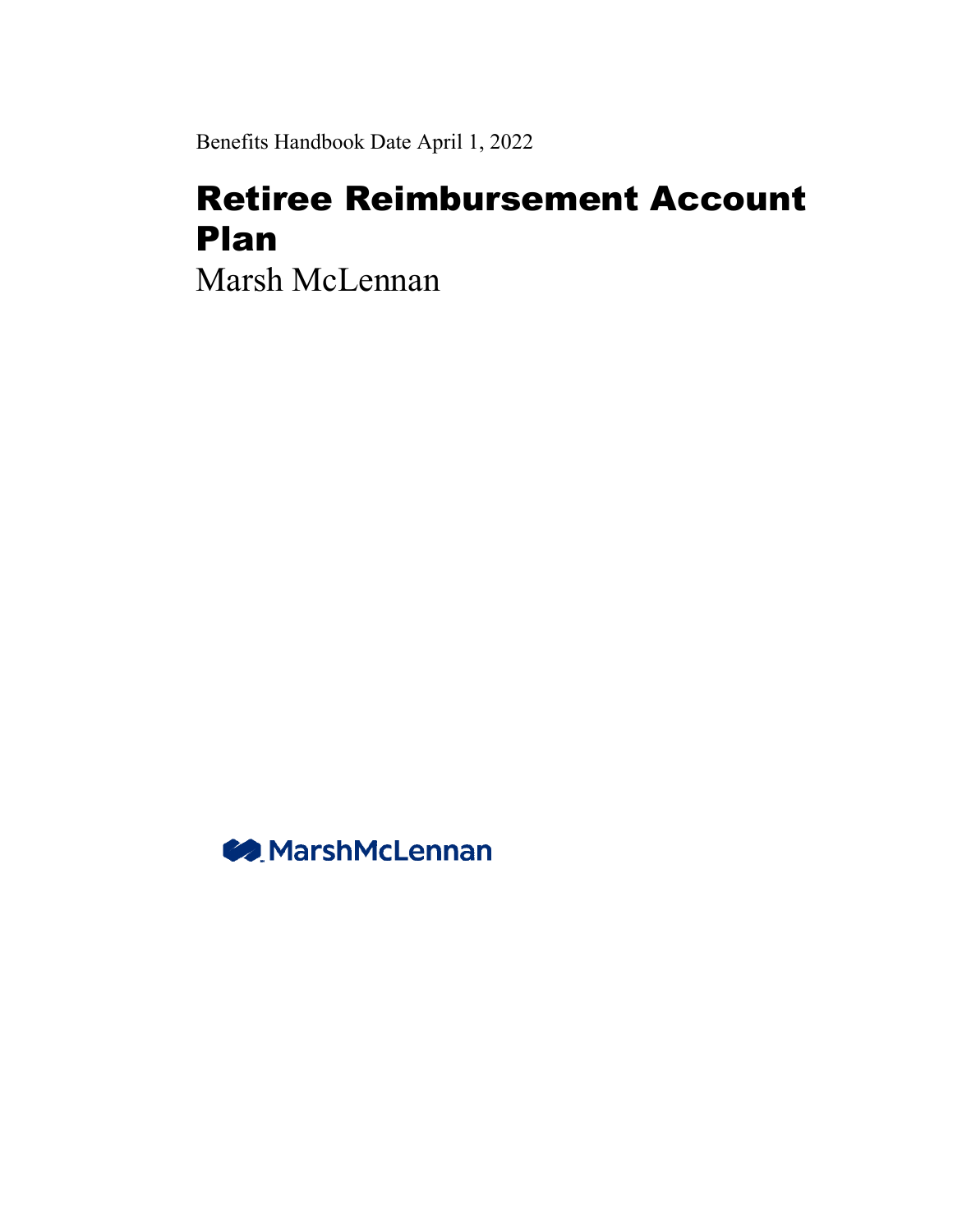# Retiree Reimbursement Account (RRA) Plan

*A Retiree Reimbursement Account (RRA) is a notional account established for certain Medicare-eligible retirees and/or their Medicare-eligible family members, each of whom meet the eligibility requirements. An RRA is governed by IRS rules which allow the amounts credited to an RRA to be used toward certain eligible healthcare expenses (for example, monthly premiums and other eligible out-of-pocket expenses including copays, coinsurance, deductibles, and Medicare Part B and Part D premiums).* 

*Note: The RRA was terminated on December 31, 2016. Consequently, there are no notional credits to the RRAs beyond December 31, 2016.* 

#### SPD and Plan Document

This section provides a summary of the Retiree Reimbursement Account Plan ("Plan") as of December 31, 2016.

This section, together with the *Administrative Information* section and the applicable section about participation, forms the Summary Plan Description and plan document of the Plan.

*Participants will, however, have until June 30, 2017 to submit eligible healthcare expenses for reimbursement that were incurred during the 2016 plan year. You may continue to participate in the healthcare insurance option(s) offered through Mercer Marketplace Retiree. If you have any questions, please log on to www .retiree.mercermarketplace.com or contact Mercer Marketplace Retiree at +1 800 553 4958.* 

*References in this section to Marsh & McLennan Companies mean Marsh McLennan.*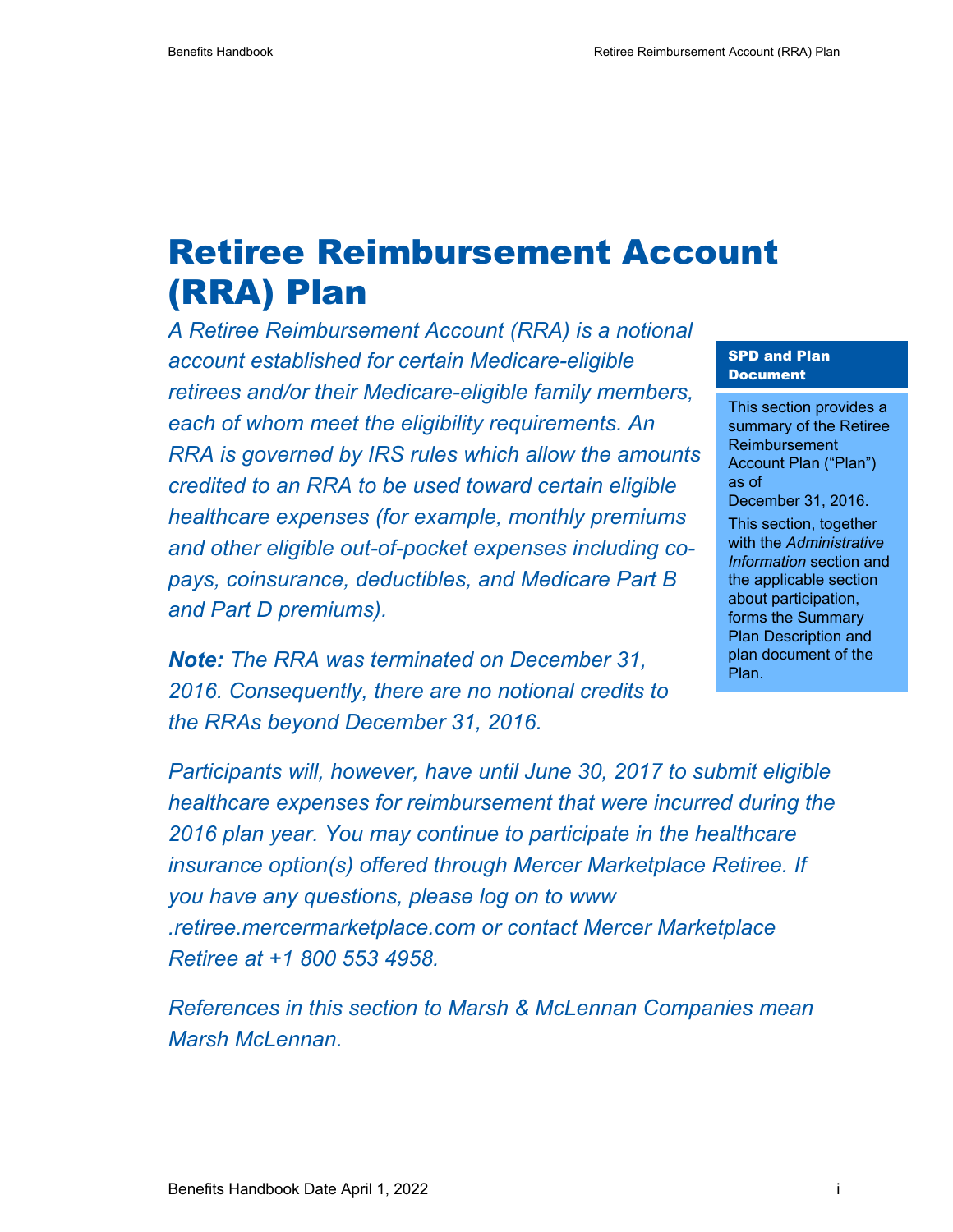#### A Note about ERISA

While this Plan is generally covered by the Employee Retirement Income Security Act of 1974 (ERISA), a federal law that governs employersponsored plans, certain parts of ERISA do not apply to this Plan because of its status as a retiree-only plan. Your ERISA rights in connection with this Plan are detailed in the *Administrative Information* section.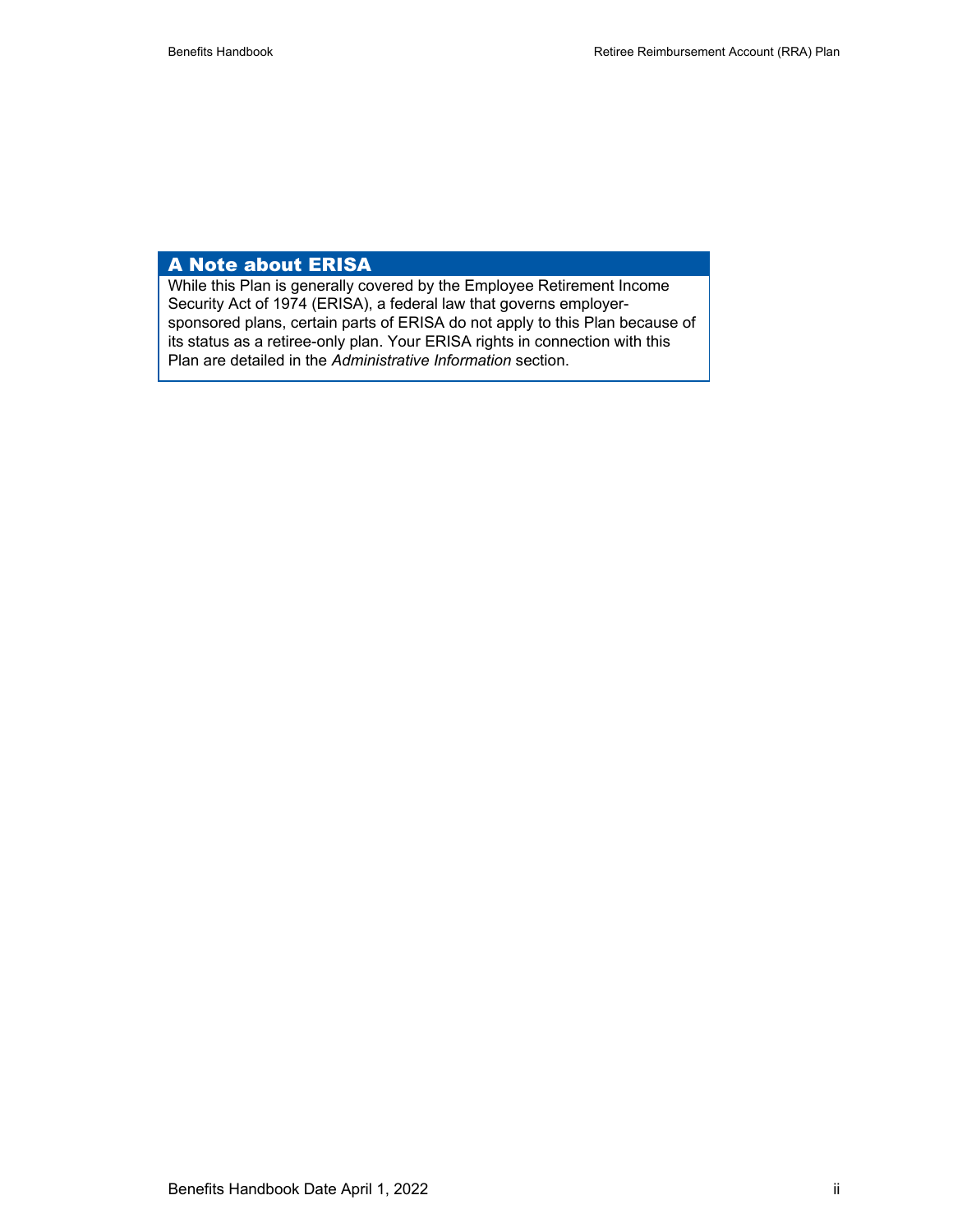# **Contents**

| Required Information for Filing a Claim for Reimbursement of Eligible |  |
|-----------------------------------------------------------------------|--|
|                                                                       |  |
|                                                                       |  |
|                                                                       |  |
|                                                                       |  |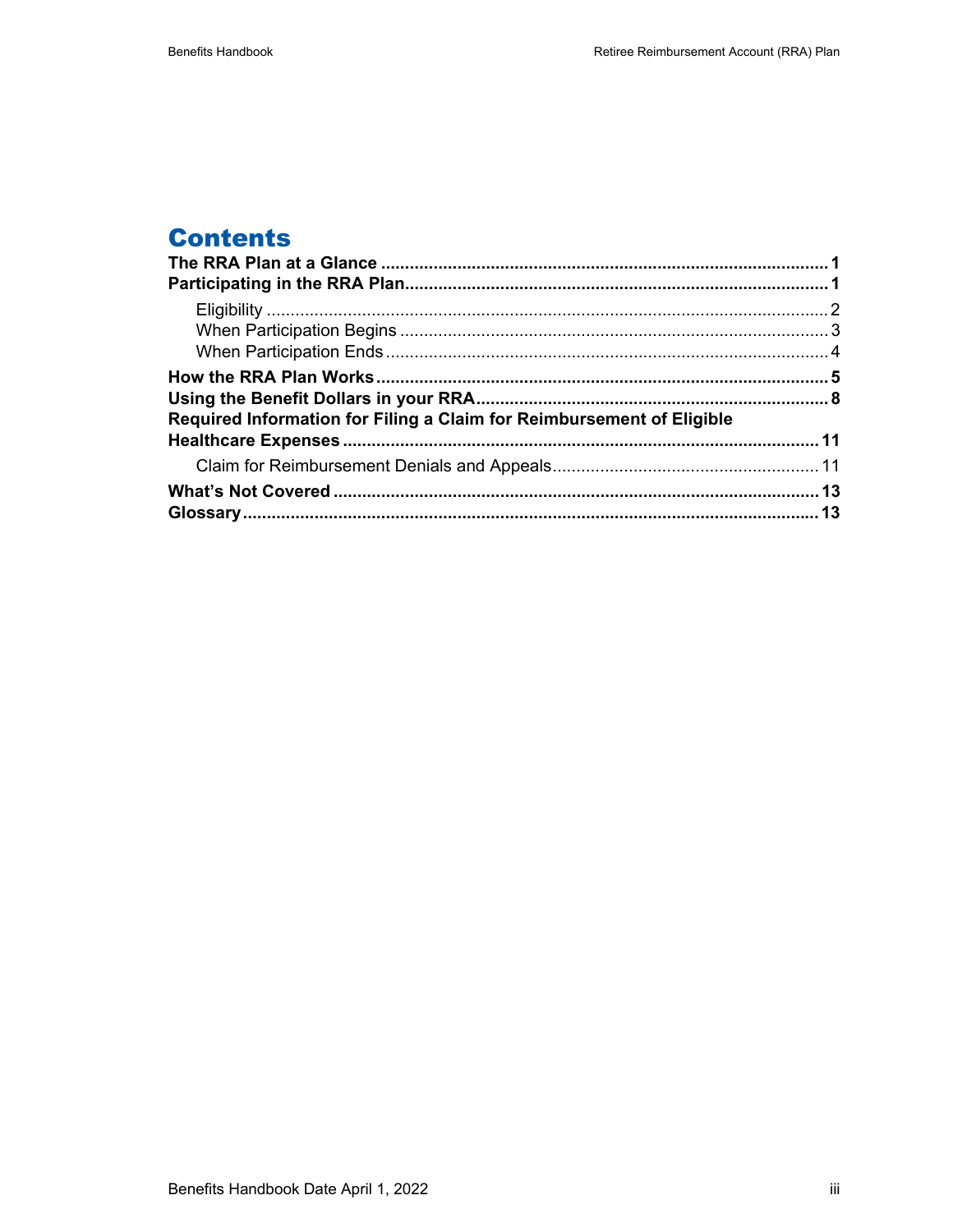# The RRA Plan at a Glance

| <b>Plan Feature</b>                     | <b>Highlights</b>                                                                                                                                                                                                                                                                                                                                                                                                                                                                                                                                                                                                                                                                                                                                                                                                                                                                                                                                                                                                                                                                                                                                                                                                                                                                                                                                                                                                                                 |  |
|-----------------------------------------|---------------------------------------------------------------------------------------------------------------------------------------------------------------------------------------------------------------------------------------------------------------------------------------------------------------------------------------------------------------------------------------------------------------------------------------------------------------------------------------------------------------------------------------------------------------------------------------------------------------------------------------------------------------------------------------------------------------------------------------------------------------------------------------------------------------------------------------------------------------------------------------------------------------------------------------------------------------------------------------------------------------------------------------------------------------------------------------------------------------------------------------------------------------------------------------------------------------------------------------------------------------------------------------------------------------------------------------------------------------------------------------------------------------------------------------------------|--|
| <b>Eligibility</b>                      | Medicare-eligible retirees and their Medicare-eligible spouses or domestic<br>ш<br>partners who meet the RRA Plan eligibility criteria, including enrolling in<br>healthcare coverage through Mercer Marketplace Retiree.<br>See "Eligibility" on page 2 for details.<br>ш                                                                                                                                                                                                                                                                                                                                                                                                                                                                                                                                                                                                                                                                                                                                                                                                                                                                                                                                                                                                                                                                                                                                                                        |  |
| <b>How the RRA Plan</b><br><b>Works</b> | Marsh & McLennan Companies, Inc. (Company) credits BENEFIT DOLLARS to<br>ш<br>an RRA that can be used toward ELIGIBLE HEALTHCARE EXPENSES, such as<br>premium payments and other eligible out-of-pocket expenses, such as co-<br>pays and coinsurance.<br>The amount credited to the notional account varies depending on the<br>ш<br>Retiree Category (as defined by the Company) that applies to you and/or<br>your spouse/domestic partner. See "How the RRA Plan Works" on page 5<br>for details.<br>The Company credits benefit dollars to the RRA as of the first of each<br>×<br>calendar year. The annual amount credited to the notional account is pro-<br>rated for individuals who become eligible during the calendar year.<br>You can be reimbursed up to the amount credited to the notional account for<br>ш<br>eligible healthcare expenses.<br>Unused amounts in the RRA will not rollover to the next year. You and/or<br>$\blacksquare$<br>your spouse/domestic partner have until June 30 <sup>th</sup> of the following year to<br>submit claims for reimbursement for eligible healthcare expenses incurred<br>(generally for services received) in the previous calendar year.<br>The Company reserves the right to change the notional dollar amount of any<br>ш<br>applicable credit of Benefit Dollars (including whether that amount will be<br>zero).<br>The RRA is administered by Mercer Marketplace Retiree.<br>ш |  |
| <b>Contact</b><br>Information           | <b>CLAIMS ADMINISTRATOR</b><br>Mercer Marketplace Retiree<br>One Investors Way<br>Norwood MA 02062 USA<br>Phone: +1 800 553 4958<br>Fax: +1 857 362 2999<br>Website: www.retiree.mercermarketplace.com<br>The Company does not adjudicate claims for reimbursement of eligible<br>healthcare expenses under the RRA.                                                                                                                                                                                                                                                                                                                                                                                                                                                                                                                                                                                                                                                                                                                                                                                                                                                                                                                                                                                                                                                                                                                              |  |

# Participating in the RRA Plan

You, as the retiree, and/or your spouse/domestic partner are eligible to participate in the RRA Plan if you and/or your spouse/domestic partner meet the eligibility requirements, including enrolling in healthcare coverage through Mercer Marketplace Retiree.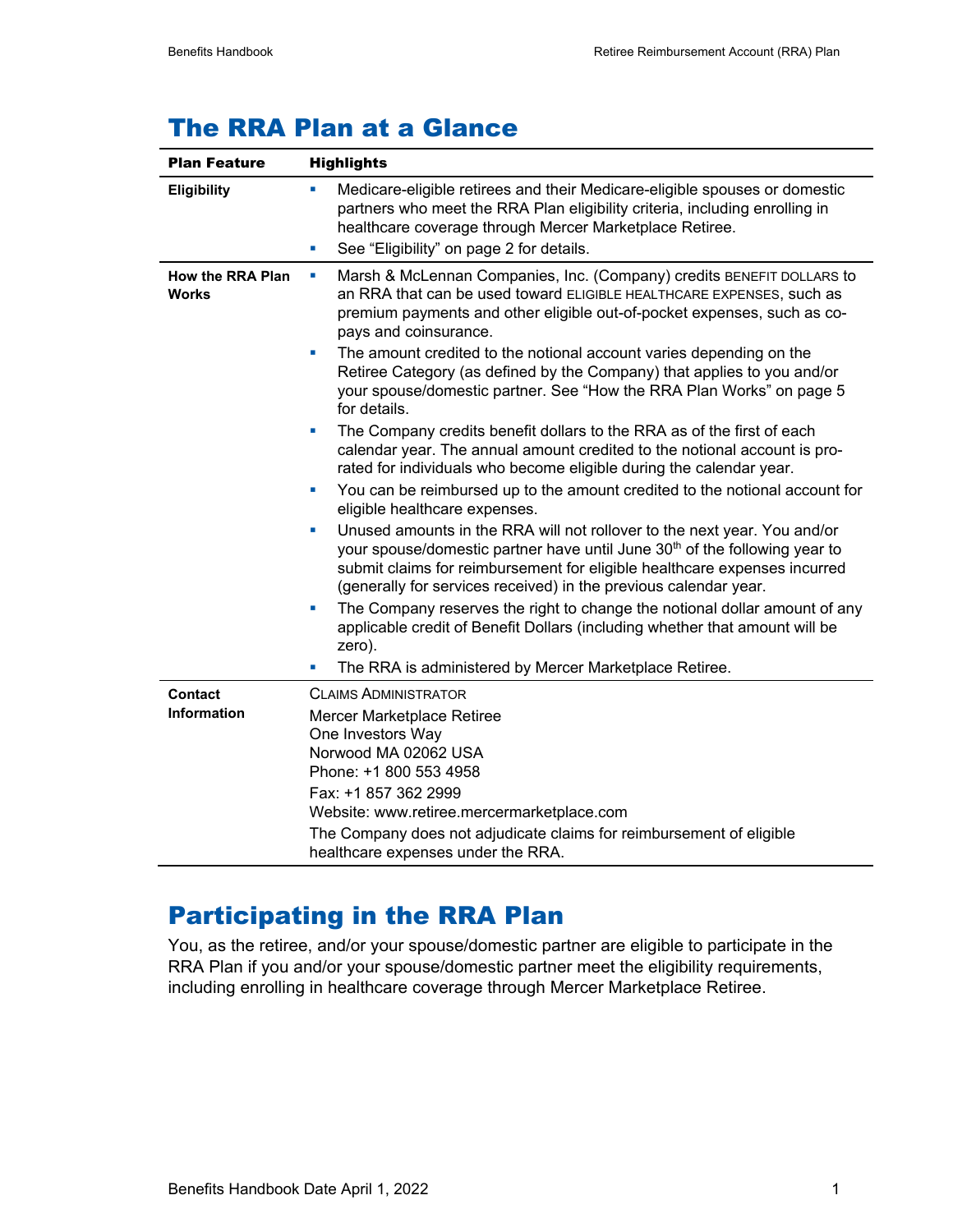### **Eligibility**

In order to be eligible for an RRA, you, as the retiree, and/or your spouse/domestic partner must:

- 1. be MEDICARE-eligible; and
- 2. enroll in an individual healthcare insurance coverage option (any combination of medical, prescription drug, dental, and/or vision) through the Mercer Marketplace Retiree within 63 days after becoming initially eligible. Each covered individual makes his or her own choice regarding what, if any, Mercer Marketplace Retiree healthcare insurance coverage he or she needs.

Additionally, you, as the retiree, must:

- 3. have been a US regular employee of the Company or any subsidiary or affiliate of the Company, (other than (i) Marsh & McLennan Agency, LLC and any of its subsidiaries and generally, either (ii) Marsh ClearSight LLC (formerly CS STARS, LLC), (iii) Mercer Human Resources Services (now referred to as Mercer Outsourcing) or (iv) Mercer System Services LLC) who terminated employment at age 55 or older with at least five years vesting service, or at age 65 or older with at least one year of vesting service; (v) Mercer PeoplePro
- 4. be in one of the Retiree Categories outlined in the table included under "How the RRA Plan Works" on page 5; and
- 5. satisfy one of the following criteria:
	- a. If you were a Marsh & McLennan Companies Comprehensive Medical Plan (CMP) participant as of December 31, 2014, you must have been receiving a CMP contribution subsidy from the Company in 2014.
	- b. If you were not a CMP participant as of December 31, 2014 and are a current active employee of the Company, you must have been actively employed by the Company or one of its participating subsidiaries as of December 31, 2005 and had, as of that date, either attained age 45 or completed at least 15 years of vesting service.
	- c. If you were not a CMP participant as of December 31, 2014 and are a current active employee of the Company, you must be identified in the Company's records as an employee who, in conjunction with a business reorganization in which the affected employees would no longer be working for an employer participating in PRE-65 RETIREE MEDICAL COVERAGE, retained eligibility for Pre-65 Retiree Medical Coverage provided that you remained employed within the Company's controlled group of companies.
	- d. If you are a current retiree who met the requirements set forth in subsection 5.b). or 5.c). above at the time you deferred participation in the Pre-65 Retiree Medical Coverage, you must satisfy the eligibility requirements and elect to participate in the RRA no later than when you first become eligible for Medicare.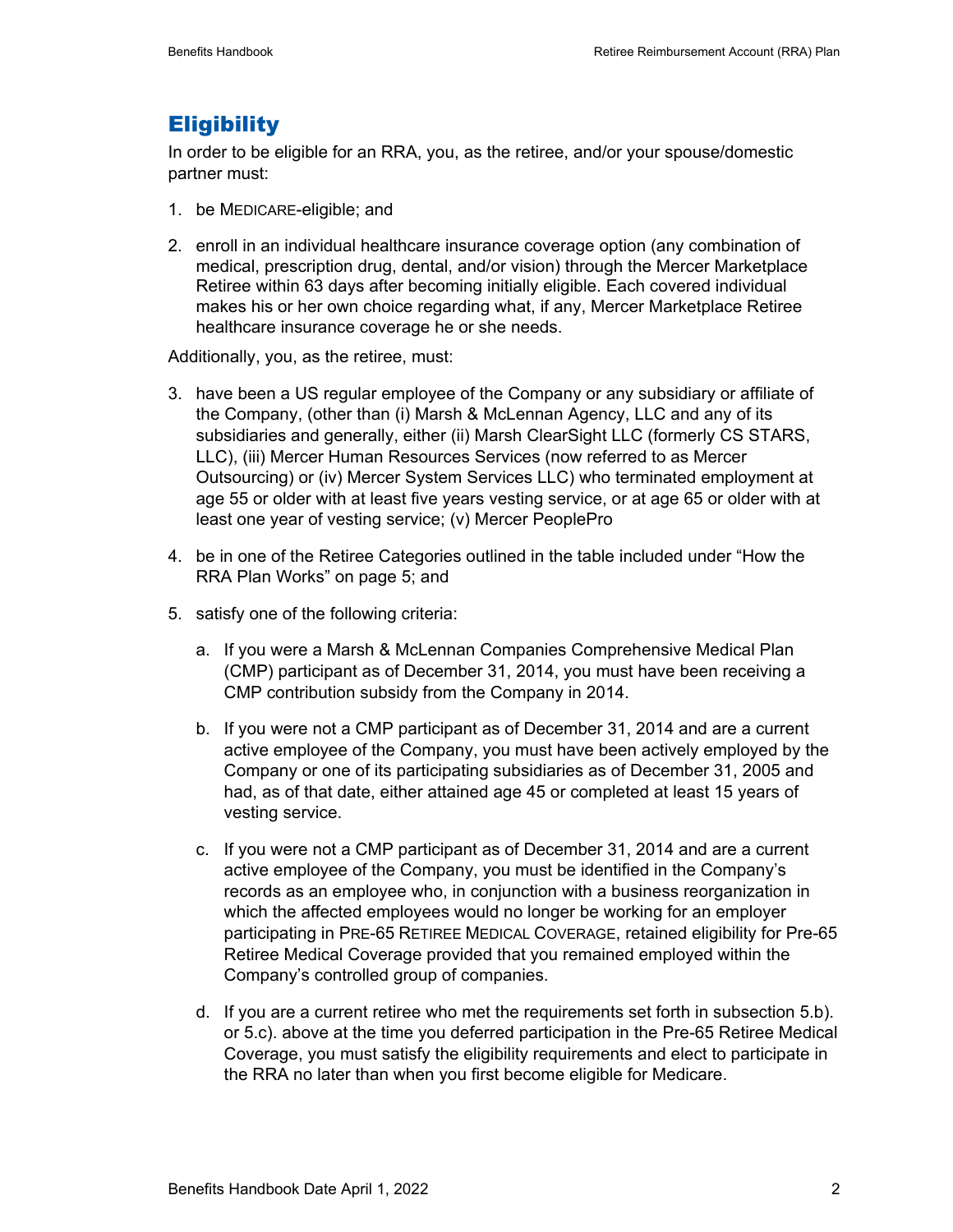# When Participation Begins

Your or your spouse/domestic partner's participation in the RRA Plan begins on the first of the month in which you satisfy the eligibility requirements.

### *Does the Company sponsor traditional retiree healthcare coverage for Medicare-eligible former employees and their eligible family members?*

No, the Company does not offer retiree healthcare coverage for MEDICARE-eligible former employees and their eligible family members. When you or an eligible family member reach age 65 or become eligible for Medicare, you and/or your eligible family member(s) may obtain individual healthcare insurance coverage in any manner you or they choose. One (but not the only) individual healthcare insurance coverage option is through Mercer Marketplace Retiree, a Mercer Marketplace company, which is a business unit of Mercer (US), Inc., a wholly owned subsidiary of the Company. Mercer Marketplace Retiree will mail information directly to your primary address on file about the individual healthcare insurance options made directly available to you through the Mercer Marketplace Retiree. The Company does not sponsor or endorse the Mercer Marketplace Retiree or any of the individual healthcare insurance coverage options available through the Mercer Marketplace Retiree. The Company's sole function with respect to the Mercer Marketplace Retiree is to make you aware of it.

# *Can my spouse or domestic partner receive an RRA credit?*

If you meet the eligibility criteria listed in items 3, 4 and 5 above and your spouse or domestic partner meets the eligibility criteria listed in items 1 and 2 above, your spouse or domestic partner may be eligible to receive an RRA credit. See the table in "How the RRA Plan Works" on page 5.

Under current tax laws, the Company's cost for providing the RRA to domestic partners may result in "imputed income" to you, and you must pay tax on this income. The Company will provide you with the appropriate tax forms indicating the amount of any imputed income. It is your responsibility to file your tax return accordingly.

### *How does the RRA Plan work if my spouse or domestic partner and I are a "split couple" (one is Medicare-eligible and the other is not)?*

Any non-Medicare eligible participant or non-Medicare eligible family member can elect PRE-65 RETIREE MEDICAL COVERAGE, provided they meet the eligibility requirements for Pre-65 Retiree Medical Coverage.

### *Can my spouse/domestic partner participate in the RRA Plan following my death?*

Yes. Your spouse/domestic partner can continue participation and, if eligible, continue to receive credits to his or her RRA following your death based on the terms of the RRA Plan at that time.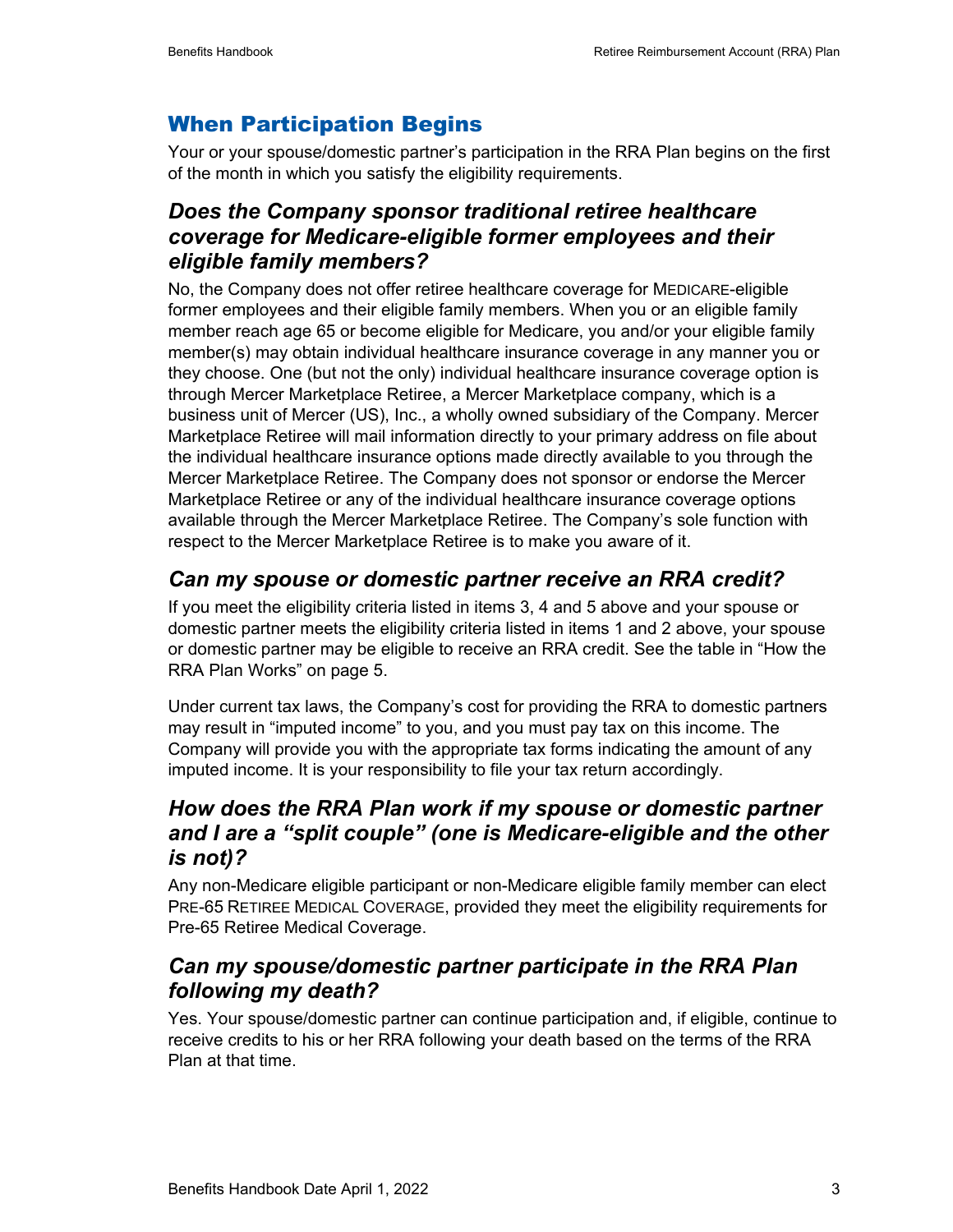Your eligible spouse/domestic partner is your spouse/domestic partner at the time of your initial enrollment. No future spouse/domestic partner will be eligible to participate in the RRA.

### *Can my spouse/domestic partner participate in the RRA following our divorce/dissolution of domestic partnership?*

Yes. Based on the terms of the RRA Plan at that time, your spouse/domestic partner can continue participation and, if eligible, continue to receive credits to his or her RRA for up to 37 months of coverage.

### *Do the credits to my RRA increase following my spouse/domestic partner's death?*

No. A separate RRA is established for you and/or your spouse/domestic partner, if eligible. After your spouse/domestic partner's death you do not receive additional credits to your RRA that were attributable to your former spouse/domestic partner's RRA.

#### *Upon a divorce/dissolution of domestic partnership, what steps do I need to take?*

You must call Mercer Marketplace Retiree at +1 800 553 4958 to report your divorce/dissolution of partnership.

# When Participation Ends

Participation in the RRA Plan will end on the first of the following to occur:

- the date of the covered participant's death.
- **the date the RRA Plan is amended so that you are no longer eligible for an RRA** notional credit.
- the date the RRA Plan is terminated.
- the date you are rehired by the Company as a regular employee eligible for benefits.
- the date you or your spouse/domestic partner no longer meet the eligibility requirements. For example, you or your spouse/domestic partner no longer participates in an individual healthcare insurance coverage option (any combination of medical, prescription drug, dental, and/or vision) through Mercer Marketplace Retiree.
- the last day of the period that you or your spouse/domestic partner have paid contributions for your individual healthcare insurance coverage option if the required contributions are not made.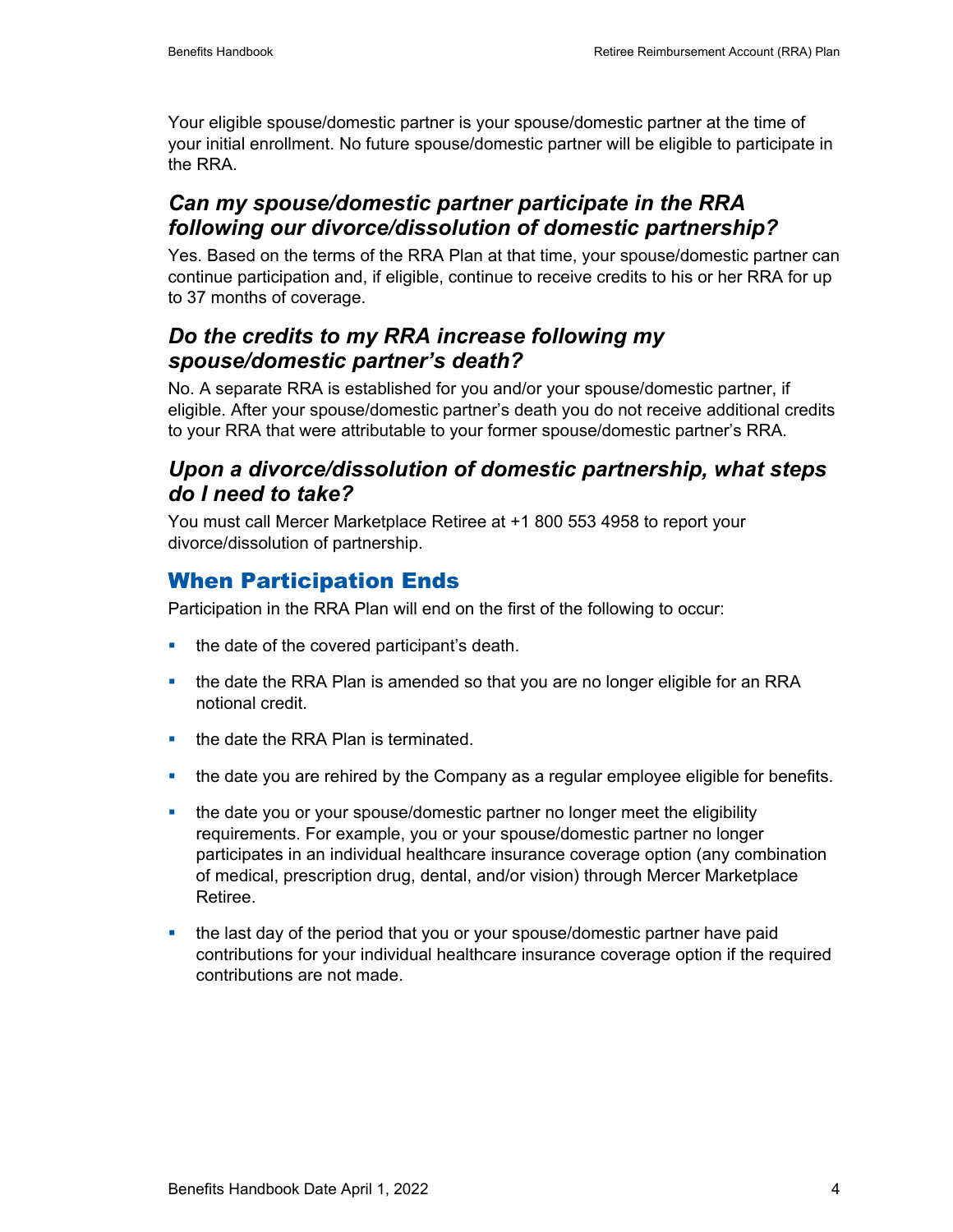#### Example

You paid your premium through March 31 for your medical plan. You receive a bill for April's premium but do not pay it. You receive a late notice on April 25<sup>th</sup> from the insurer that the premium is due. You still do not pay April's premium and now receive May's bill and do not pay that either. The insurer sends you a policy cancellation notice on May 15. The cancellation is retroactive to March 31. Therefore, because you do not meet the eligibility requirement of participation in an individual healthcare insurance coverage option through the Mercer Marketplace Retiree, you lose your RRA eligibility as of March 31.

 the conclusion of the 37 month period following a divorce/dissolution of domestic partnership for your spouse/domestic partner.

### How the RRA Plan Works

The RRA is a notional account established in your name and separately in your spouse/domestic partner's name, if applicable. "Notional" means a bookkeeping entry will be established on your behalf or your spouse/domestic partner's behalf; no specific funds are set aside for you or your spouse/domestic partner and the account does not earn interest. If you meet the eligibility requirements, the Company will reimburse you or your spouse/domestic partner for ELIGIBLE HEALTHCARE EXPENSES up to the notional amount credited to the RRA. IRS rules prohibit individuals from making contributions to the RRA; however, any reimbursements you receive from the RRA for Eligible Healthcare Expenses are not taxable to you. Under current tax laws, the Company's cost for providing the RRA to domestic partners may result in "imputed income" to you, and you must pay tax on this income The Company will provide you with the appropriate tax forms indicating the amount of any imputed income. It is your responsibility to file your tax return accordingly.

The Company will credit a notional amount of BENEFIT DOLLARS to an RRA in your name and separately in your spouse/domestic partner's name on January 1 of each year that the Company continues to maintain the RRA Plan and that you remain eligible.

The notional amount credited to your RRA is determined pursuant to the table below. Generally, Years of Eligible Service at Retirement as shown in the table below are used for purposes of eligibility for an RRA. Years of Eligible Service at Retirement are based on vesting service as defined in the Marsh & McLennan Companies Retirement Plan A or Marsh & McLennan Companies Retirement Plan B, subject to certain exceptions, including adjustments required as a result of breaks in service, periods of rehire, and dates of acquisitions.

#### *How is the Amount Credited to the RRA Determined?*

The amount credited to your or your spouse/domestic partner's RRA for 2015 is determined by the Company as set forth in the chart below. Generally, retirees with less than 10 years of vesting service will not be eligible for an RRA.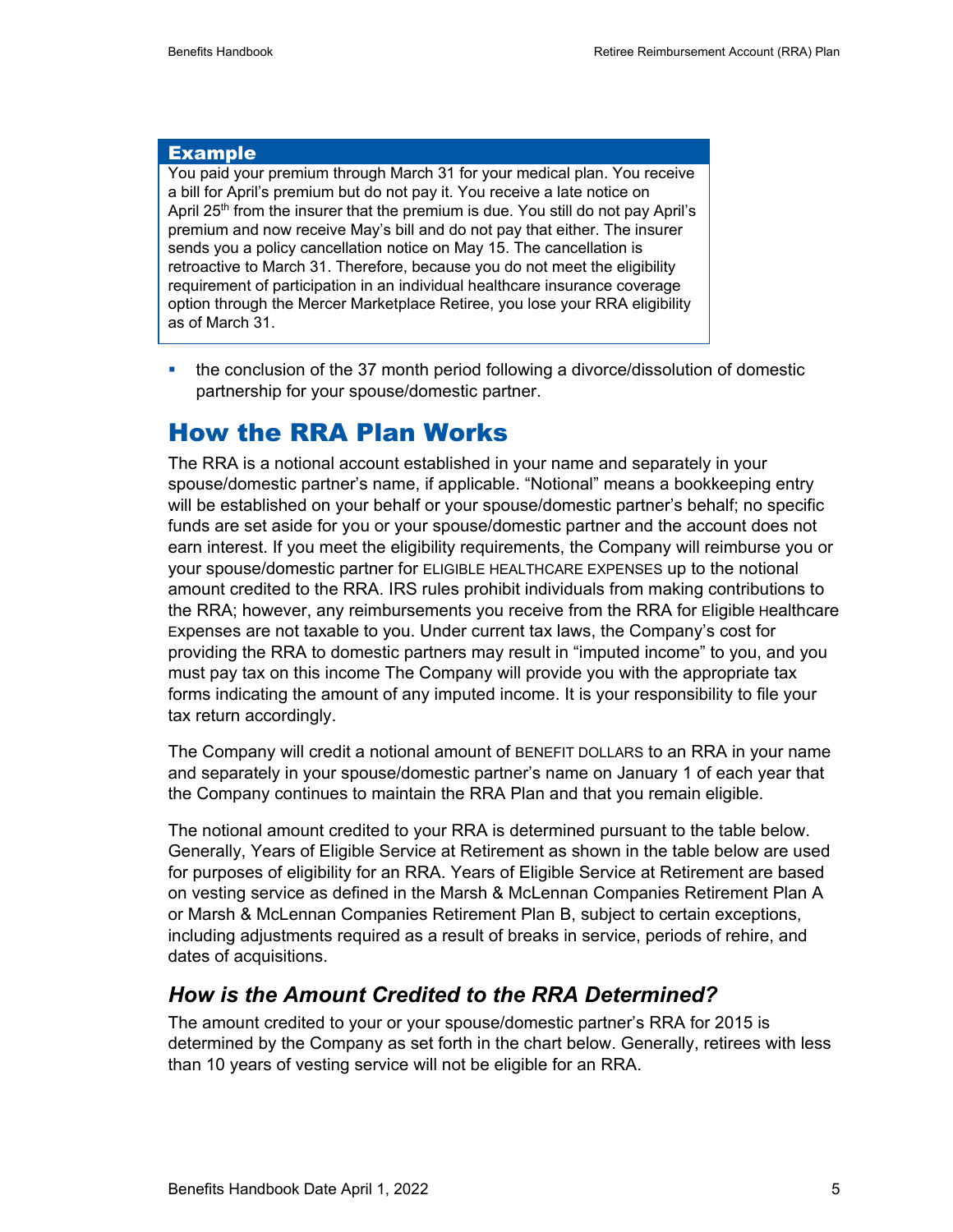| 2015 RRA Credits for Certain Medicare-Eligible Retirees & Medicare-Eligible<br><b>Spouses/Domestic Partners</b> |                                                                                                                                 |                                                                |                                         |                                                                              |
|-----------------------------------------------------------------------------------------------------------------|---------------------------------------------------------------------------------------------------------------------------------|----------------------------------------------------------------|-----------------------------------------|------------------------------------------------------------------------------|
|                                                                                                                 |                                                                                                                                 |                                                                | <b>Annual RRA Credit for 2015</b>       |                                                                              |
|                                                                                                                 | <b>Retiree Category</b>                                                                                                         | <b>Years of</b><br>Eligible<br>Service at<br><b>Retirement</b> | Medicare-<br>Eligible<br><b>Retiree</b> | Medicare-<br><b>Eligible</b><br>Spouse/<br><b>Domestic</b><br><b>Partner</b> |
| $\mathbf{1}$                                                                                                    | Retired from MMC before<br>January 1, 1983 with a special<br>arrangement $1$                                                    | N/A                                                            | \$4,200                                 | \$4,200                                                                      |
| $\overline{2}$                                                                                                  | Retired from MMC before<br>January 1, 1991 (and not eligible<br>for Category 1 above)                                           | N/A                                                            | \$2,200                                 | \$2,200                                                                      |
| 3                                                                                                               | Retired from MMC on or after<br>January 1, 1991                                                                                 |                                                                |                                         |                                                                              |
|                                                                                                                 | Active and eligible to retire on<br>Ľ,<br>January 1, 1991                                                                       | N/A                                                            | \$2,200                                 | \$2,200                                                                      |
|                                                                                                                 | Not eligible to retire on<br>a,                                                                                                 | Less than 10                                                   | \$0                                     | \$0                                                                          |
|                                                                                                                 | January 1, 1991                                                                                                                 | At least 10 but<br>less than 15                                | \$200                                   | \$200                                                                        |
|                                                                                                                 |                                                                                                                                 | At least 15 but<br>less than 20                                | \$500                                   | \$500                                                                        |
|                                                                                                                 |                                                                                                                                 | At least 20 but<br>less than 25                                | \$1,500                                 | \$1,500                                                                      |
|                                                                                                                 |                                                                                                                                 | At least 25 or<br>more                                         | \$2,200                                 | \$2,200                                                                      |
| 4                                                                                                               | Johnson & Higgins ("J&H")<br>grandfathered retirees who retired<br>from J&H before January 1, 1980 <sup>2</sup>                 | N/A                                                            | \$4,200                                 | \$4,200                                                                      |
| 5                                                                                                               | Retired from J&H on or after<br>January 1, 1980 and before<br>March 28, 1997 (the date J&H was<br>acquired by MMC) <sup>3</sup> |                                                                |                                         |                                                                              |
|                                                                                                                 | Retired on or before<br>Ľ,<br>December 31, 1990                                                                                 | N/A                                                            | \$2,200                                 | \$2,200                                                                      |
|                                                                                                                 | Active and eligible to retire on<br>a,<br>January 1, 1991                                                                       | N/A                                                            | \$2,200                                 | \$2,200                                                                      |
|                                                                                                                 | Not eligible to retire on<br>×<br>January 1, 1991                                                                               | Less than 10                                                   | \$0                                     | \$0                                                                          |
|                                                                                                                 |                                                                                                                                 | At least 10 but<br>less than 15                                | \$200                                   | \$200                                                                        |
|                                                                                                                 |                                                                                                                                 | At least 15 but<br>less than 20                                | \$500                                   | \$500                                                                        |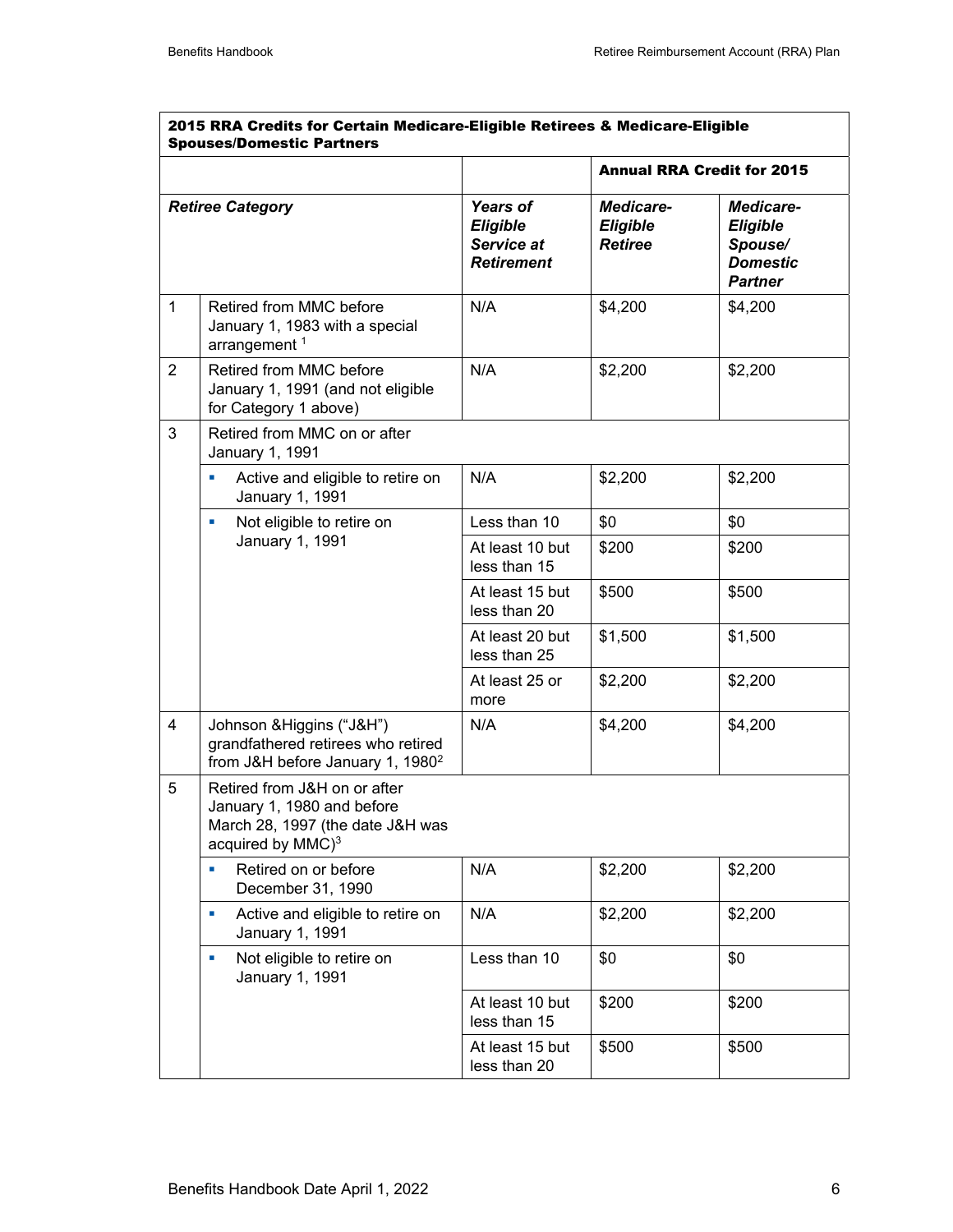| <b>Spouses/Domestic Partners</b> |                                                                                                     |                                                         |                                                |                                                                       |
|----------------------------------|-----------------------------------------------------------------------------------------------------|---------------------------------------------------------|------------------------------------------------|-----------------------------------------------------------------------|
|                                  |                                                                                                     |                                                         | <b>Annual RRA Credit for 2015</b>              |                                                                       |
|                                  | <b>Retiree Category</b>                                                                             | Years of<br>Eligible<br>Service at<br><b>Retirement</b> | Medicare-<br><b>Eligible</b><br><b>Retiree</b> | Medicare-<br>Eligible<br>Spouse/<br><b>Domestic</b><br><b>Partner</b> |
|                                  |                                                                                                     | At least 20 but<br>less than 25                         | \$1,500                                        | \$1,500                                                               |
|                                  |                                                                                                     | At least 25 or<br>more                                  | \$2,200                                        | \$2,200                                                               |
| 6                                | Sedgwick grandfathered retirees<br>who retired from Sedgwick before<br>January 1, 1994 <sup>4</sup> |                                                         |                                                |                                                                       |
|                                  | Retired before January 1, 1989<br>$\mathcal{L}_{\mathcal{A}}$                                       | N/A                                                     | \$3,400                                        | \$0                                                                   |
|                                  | Retired on or after<br>п<br>January 1, 1989                                                         | Less than 10                                            | \$0                                            | \$0                                                                   |
|                                  |                                                                                                     | At least 10 but<br>less than 15                         | \$1,500                                        | \$0                                                                   |
|                                  |                                                                                                     | At least 15 or<br>more                                  | \$3,400                                        | \$0                                                                   |
| $\overline{7}$                   | Retired from Sedgwick with a<br>special arrangement <sup>5</sup>                                    | N/A                                                     | \$4,800                                        | \$0                                                                   |

| 2015 RRA Credits for Certain Medicare-Eligible Retirees & Medicare-Eligible |  |
|-----------------------------------------------------------------------------|--|
| Spouses/Domestic Partners                                                   |  |

Retirees who, due to circumstances of their employment, were identified at the point of retirement as entitled to be in retiree medical group R10.

- <sup>2</sup> Retirees who, due to circumstances of their employment, were identified at the point of retirement as entitled to be in retiree medical group JHG.
- $3$  Retirees who, due to circumstances of their employment, were identified at the point of retirement as entitled to be in retiree medical group STD.
- 4 Retirees who, due to circumstances of their employment, were identified at the point of retirement as entitled to be in retiree medical group SMS.
- <sup>5</sup> Certain retirees who elected to participate in a predecessor of Sedgwick's early retirement incentive program that was offered only in 1989 and prior to MMC's acquisition of Sedgwick and who were not required to make retiree medical plan contributions for retiree medical coverage; retiree medical contributions were required for eligible family members.

#### *Is the annual RRA credit pro-rated if I or my spouse/domestic partner becomes eligible during the year?*

The annual RRA credit (as shown in the table) is pro-rated on a monthly basis for individuals who become eligible to receive an RRA credit during the year.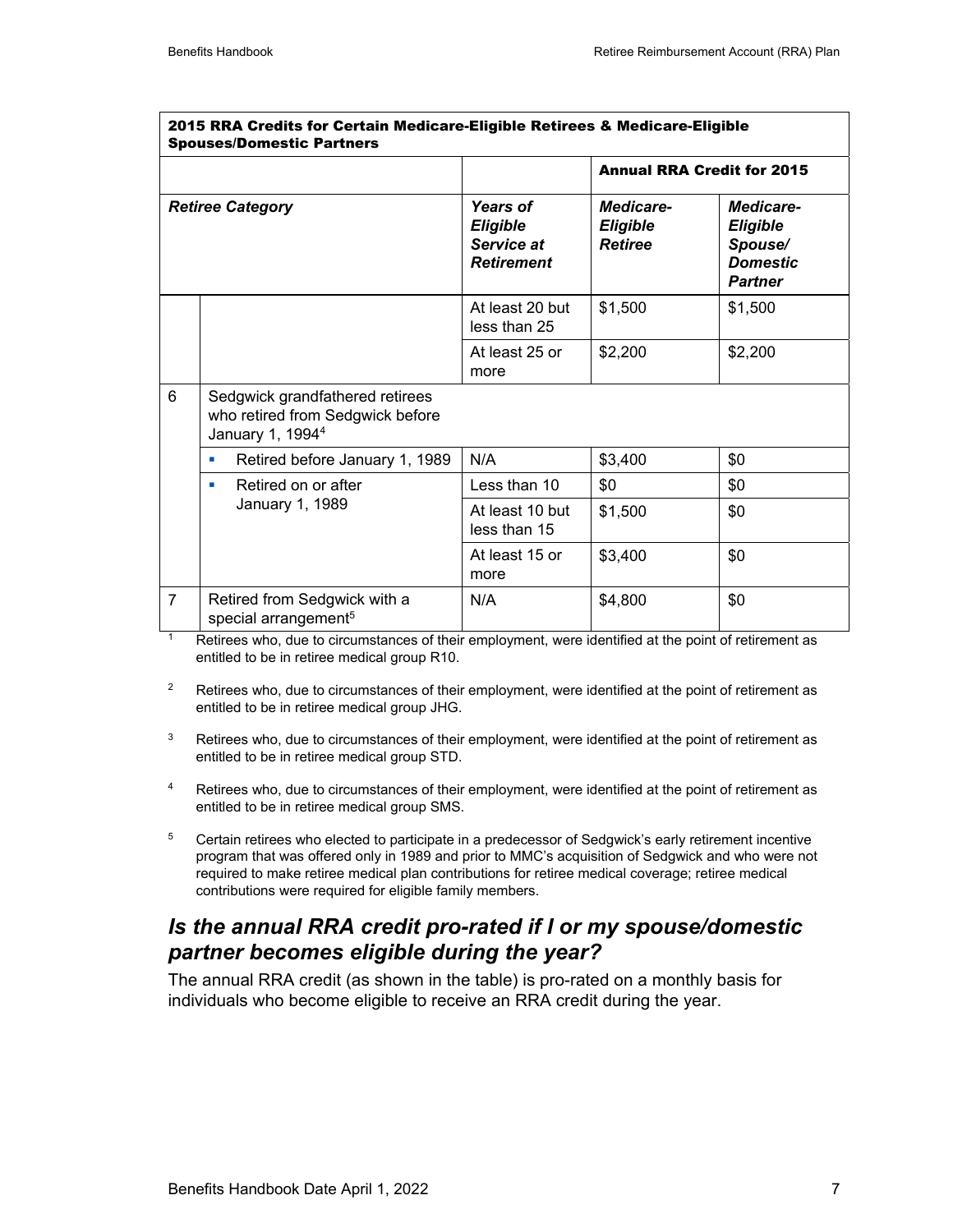#### Example

Based on the table above, you are eligible for an RRA credit of \$1,500. You retire on May 30, 2015 and meet the eligibility requirements for an RRA. On June 1, 2015, you are eligible for an RRA credit of \$875 (\$1,500  $\div$  12  $\times$  7) for the remaining 7 months of that calendar year. Assuming the Company continues to maintain the RRA Plan and that you continue to satisfy the eligibility requirements, then January 1, 2016, your RRA will be credited with \$1,500.

#### *What happens if I am rehired after retirement?*

If you are a retiree participating in the RRA, are rehired, and then retire again, provided that the Company continues to maintain the RRA Plan and that you continue to meet the eligibility requirements, you will be able to participate in the RRA Plan when you retire again. In calculating the notional amount credited to your RRA, the Company will credit you with the additional months of eligible service you accrued during your rehire period.

#### Example

You retire from the Company on April 30, 2015. If you meet the RRA eligibility requirements, you will be eligible for reimbursement for Eligible Healthcare Expenses through the RRA. You are then rehired two years later on May 1, 2017. You remain employed with the Company for five years and re-retire on May 1, 2022. Provided that the Company continues to maintain the RRA Plan and that you continue to meet the eligibility requirements, you will again be eligible for reimbursement for Eligible Healthcare Expenses through an RRA effective as of May 1, 2022.

### *Is there a maximum for reimbursements from my RRA?*

You or your spouse/domestic partner can be reimbursed up to the amount credited to your or your spouse/domestic partner's RRA.

You can keep track of the benefit dollars in your RRA by going online to **www .retiree.mercermarketplace.com** or by calling the toll-free number +1 800 553 4958.

# Using the Benefit Dollars in your RRA

The amount credited to your or your spouse/domestic partner's RRA is available only for reimbursement of ELIGIBLE HEALTHCARE EXPENSES, which includes certain premiums. Premiums eligible for reimbursement generally include:

- **MEDICARE Part B Premiums;**
- Medicare Part C/Medicare Advantage plus Prescription Drug (MA-PD)(MA);
- **Medicare Supplement Premiums;**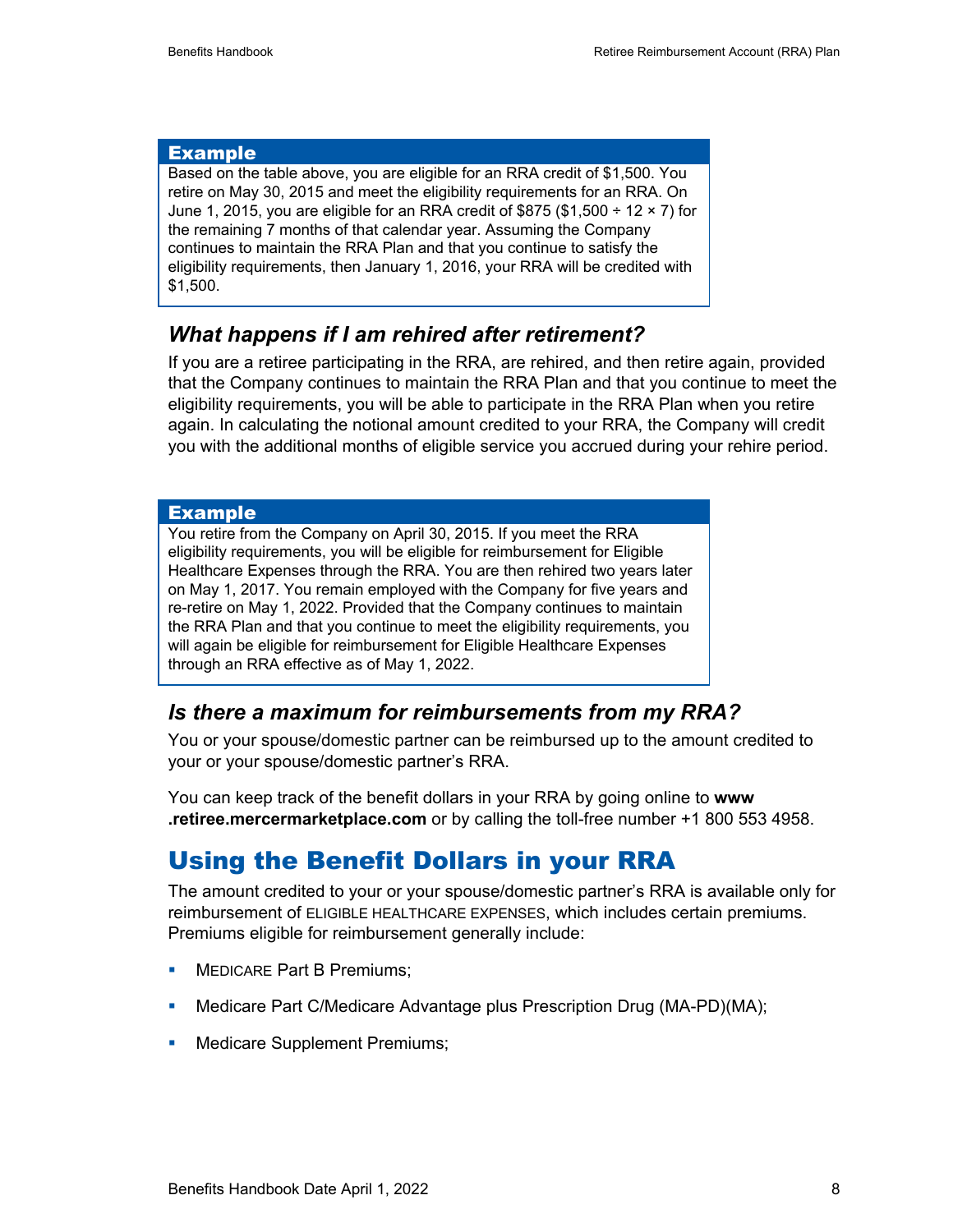- **Medicare Part D (prescription drug); and**
- **Dental and vision premiums.**

Note: Any expense for which you or your spouse/domestic partner have received reimbursement through your RRA cannot be used as a healthcare expense deduction on your or your spouse/domestic partner's federal income tax return. Additionally, any expense for which you or your spouse/domestic partner have received reimbursement cannot be reimbursed under any plan covering health benefits, including a spouse's or eligible family member's plan. You should consult your tax advisor for more details.

### *Additional Healthcare Expenses Available*

You may choose to use the RRA to pay for certain ELIGIBLE HEALTHCARE EXPENSES. These Eligible Healthcare Expenses must be considered Eligible Healthcare Expenses under Section 213(d) of the Internal Revenue Code of 1986, as amended from time to time, and must also be for "medical care". "Medical care", as defined under Section 213(d), means services and supplies for the diagnosis, cure, mitigation, treatment or prevention of disease, and for treatments affecting any part or function of the body. This definition is subject to change without notice. A description of, and a listing of many items which may constitute Eligible Healthcare Expenses, is available in IRS Publication 502, which is available from any regional IRS office or the IRS website at www.irs.gov.

If you incur any of these Eligible Healthcare Expenses, the entire cost of these Eligible Healthcare Expenses is your responsibility. If you have notional amounts credited to an RRA, you may request reimbursement for Eligible Healthcare Expenses from the RRA. If you choose to use RRA funds to pay for any Section 213(d) expenses, you will be required to pay the provider for services first and submit the appropriate reimbursement form to Mercer Marketplace Retiree*.*

### *Reimbursements through the RRA*

If you or your spouse/domestic partner have notional amounts credited to an RRA, you or your spouse/domestic partner may submit a claim for ELIGIBLE HEALTHCARE EXPENSES for reimbursement to Mercer Marketplace Retiree.

### *When are Benefit Dollars available in my RRA?*

BENEFIT DOLLARS are credited to your or your spouse/domestic partner's RRA as of January 1 of each year that the Company continues to maintain the RRA Plan and that you remain eligible. If you become eligible during the year, a prorated amount of benefit dollars are credited to your or your spouse/domestic partner's RRA as of the first day of the month in which you or your spouse/domestic partner meet the eligibility requirements and then each January 1 thereafter provided that the Company continues to maintain the RRA Plan and that you remain eligible.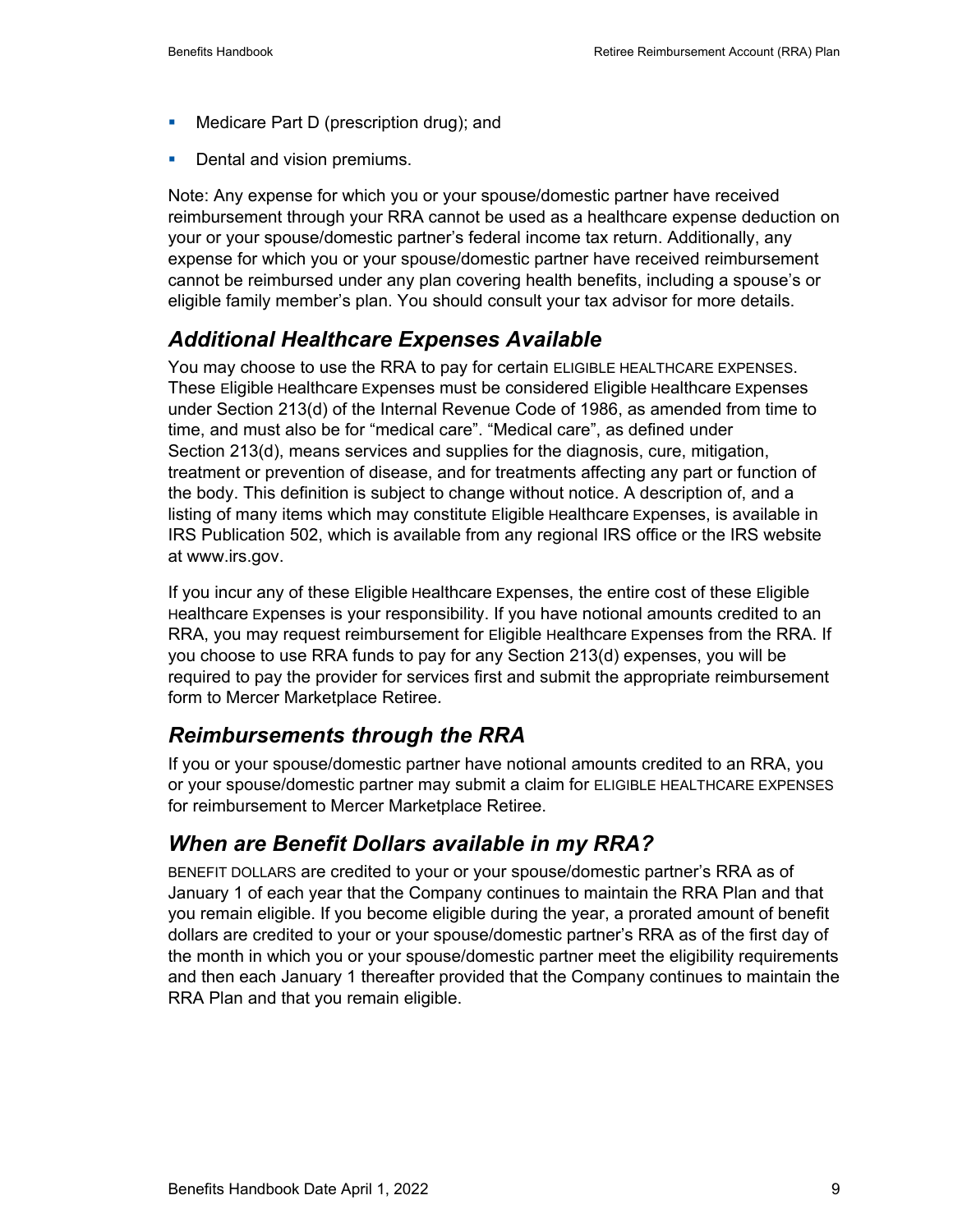#### *Is there a maximum reimbursement amount?*

Yes. You or your spouse/domestic partner can request reimbursement for eligible healthcare expenses up to the notional amount credited to your RRA.

#### *Is there a minimum reimbursement amount?*

No. There is no minimum reimbursement amount.

### *Can I use the benefit dollars for expenses that are not mine?*

Yes. You may use the benefit dollars not only for Eligible Healthcare Expenses attributable to you, but also for Eligible Healthcare Expenses attributable to your spouse or any HEALTH PLAN TAX DEPENDENTS, regardless of their age.

### *Can my spouse submit Eligible Healthcare Expenses for me through his or her RRA?*

Yes. Your spouse may use the benefit dollars credited to his or her RRA for Eligible Healthcare Expenses attributable to you, or his or her Health Plan Tax Dependents, provided that he or she has not already been reimbursed for those Eligible Healthcare Expenses from your RRA or any other means.

#### *Can my domestic partner submit Eligible Healthcare Expenses for me through his or her RRA?*

No. Your domestic partner may not use the benefit dollars credited to his or her RRA for Eligible Healthcare Expenses attributable to you.

Your domestic partner may only use the benefit dollars credited to his or her RRA for Eligible Healthcare Expenses attributable to him- or herself, or his or her Health Plan Tax Dependents, provided that he or she has not already been reimbursed for those Eligible Healthcare Expenses from his or her own RRA or any other means.

### *Can I submit Eligible Healthcare Expenses for my domestic partner through my RRA?*

No. You may not use the benefit dollars credited to your RRA for Eligible Healthcare Expenses attributable to your domestic partner.

### *What happens when my or my spouse/domestic partner's RRA has zero Benefit Dollars?*

If you have zero Benefit Dollars, you will not be able to be reimbursed for any Eligible Healthcare Expenses. You or your spouse/domestic partner can be reimbursed up to the notional amount credited to your or your spouse/domestic partner's RRA.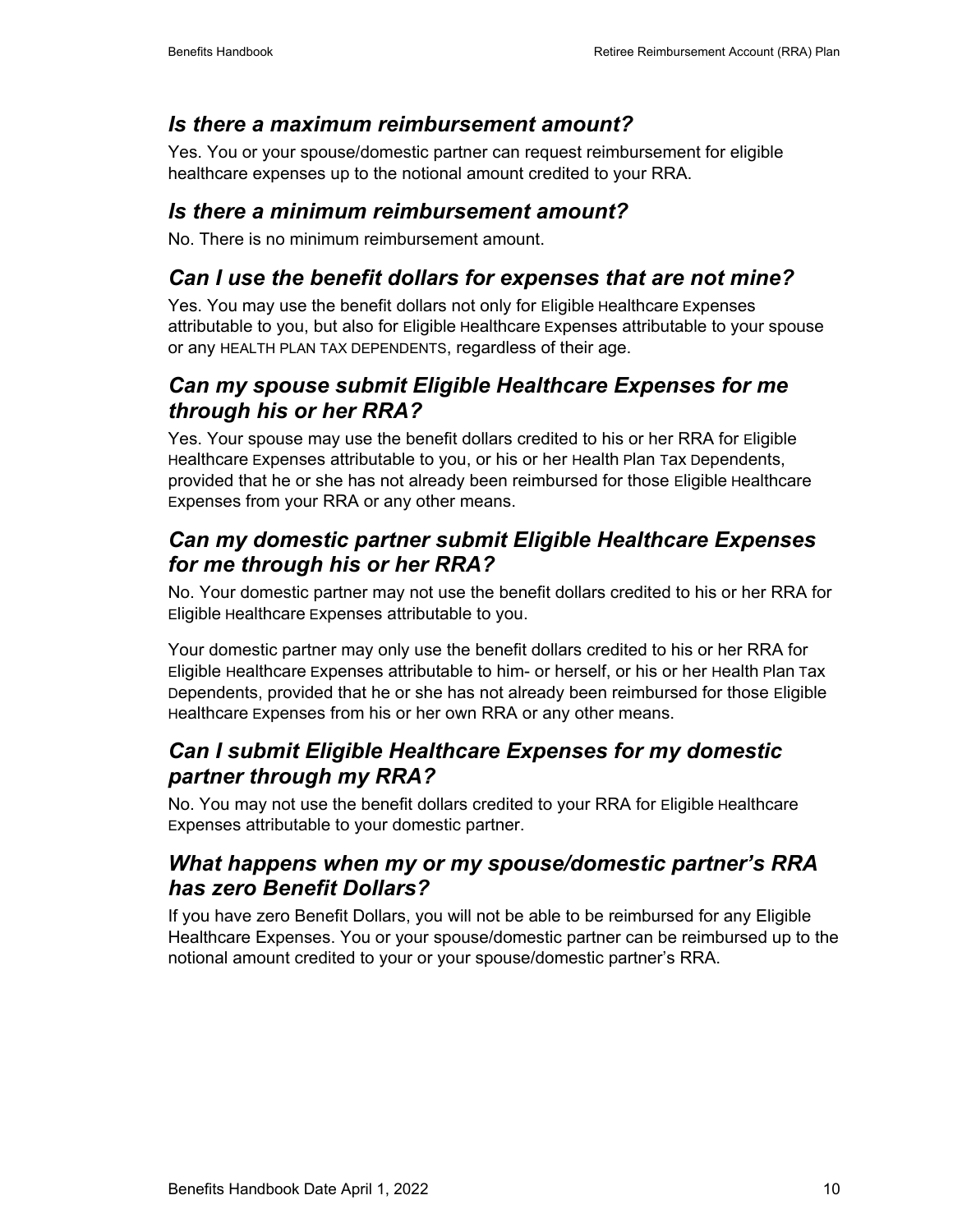# Required Information for Filing a Claim for Reimbursement of Eligible Healthcare Expenses

To be reimbursed from your RRA, simply submit a reimbursement form, called a *Claim Reimbursement Form*, for the ELIGIBLE HEALTHCARE EXPENSES that have been incurred. A *Claim Reimbursement Form* is available from Mercer Marketplace Retiree at +1 800 553 4958 or can be obtained online at **www.retiree.mercermarketplace.com**. For reimbursement from your RRA, you must include proof of the eligible healthcare expenses incurred.

#### How to Access Account Information:

You can view your RRA online via www.retiree.mercermarketplace.com. This website includes many features such as the option to:

- **•** View your RRA summary page detailing contributions and the remaining notional amounts credited to your RRA;
- View eligible healthcare expenses transaction details.

# Claim for Reimbursement Denials and Appeals *If Your Claim for Reimbursement Is Denied*

If a claim for reimbursement of ELIGIBLE HEALTHCARE EXPENSES is denied in part or in whole, you may call Mercer Marketplace Retiree at +1 800 553 4958 before requesting a formal appeal. If Mercer Marketplace Retiree cannot resolve the issue to your satisfaction over the phone, you have the right to file a formal appeal as described below.

### *How to Appeal a Denied Claim for Reimbursement*

If you wish to appeal a denied claim for reimbursement, you or your authorized representative must submit your appeal in writing within 180 days of receiving the denial. This written communication should include:

- the patient's name;
- the provider's name;
- the date of medical service or expense;
- the reason you disagree with the denial; and
- **any documentation or other written information to support your request.**

If you wish to request a formal appeal of a denied claim for reimbursement, you should call +1 800 553 4958 to obtain Mercer Marketplace Retiree's address where the appeal should be sent.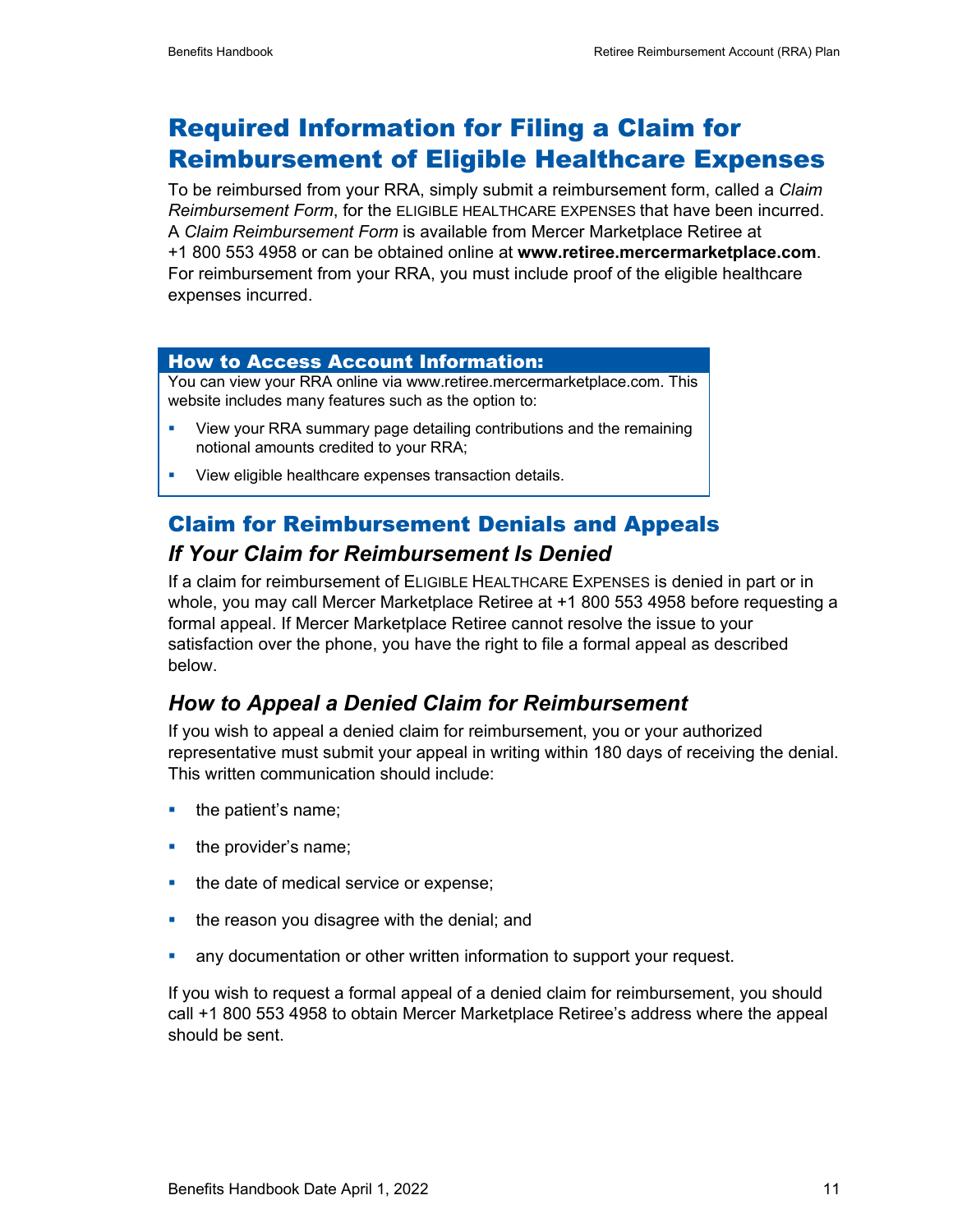### *Review of an Appeal for Reimbursement*

Mercer Marketplace Retiree will conduct a full and fair review of your appeal for reimbursement. The appeal may be reviewed by an appropriate individual(s) who did not make the initial benefit determination.

Once the review is complete, if Mercer Marketplace Retiree upholds the denial, you will receive a written explanation of the reasons and facts relating to the denial.

If your claim for reimbursement continues to be denied or you do not receive a timely decision, in limited circumstances you may be able to request Mercer Marketplace Retiree to initiate an external review of your claim by an independent third party who will review the denial and issue a final decision.

*Note:* Upon written request and free of charge, any eligible persons may examine documents relevant to their claim and/or appeals for reimbursement and submit opinions and comments. Mercer Marketplace Retiree will review all claims for reimbursement in accordance with the rules established by the US Department of Labor. Mercer Marketplace Retiree's decision will be final and binding.

The table below describes the time frames which you and Mercer Marketplace Retiree are required to follow:

| <b>Claim Denials and Appeals for Reimbursement</b>                                                                            |                                                             |  |
|-------------------------------------------------------------------------------------------------------------------------------|-------------------------------------------------------------|--|
| Type of Claim or Appeal for Reimbursement                                                                                     | Timing                                                      |  |
| If your claim for reimbursement is incomplete, Mercer<br>Marketplace Retiree must notify you within:                          | 30 days                                                     |  |
| You must then provide completed claim for reimbursement<br>information Mercer Marketplace Retiree within:                     | 45 days after receiving<br>an extension notice <sup>*</sup> |  |
| If the Mercer Marketplace Retiree denies your initial claim for reimbursement, they must<br>notify you of the denial:         |                                                             |  |
| if the initial claim for reimbursement is complete, within:<br>ш                                                              | 30 days                                                     |  |
| after receiving the completed claim for reimbursement (if the<br>×<br>initial claim for reimbursement is incomplete), within: | 30 days                                                     |  |
| You must appeal the claim for reimbursement denial no later<br>than:                                                          | 180 days after receiving<br>the denial                      |  |
| Mercer Marketplace Retiree must notify you of the appeal<br>decision within:                                                  | 60 days after receiving<br>the first level appeal           |  |

Mercer Marketplace Retiree may require a one-time extension of no more than 15 days only if more time is needed due to circumstances beyond their control.

# *Claims Concerning Eligibility and Enrollment*

If your claim concerns whether or not you or a family member is eligible to participate in the RRA, you may file a claim with the Plan Administrator. The claim should be in writing and specify the circumstances under which you have been determined to be ineligible to participate, why you believe you should be eligible to participate and include any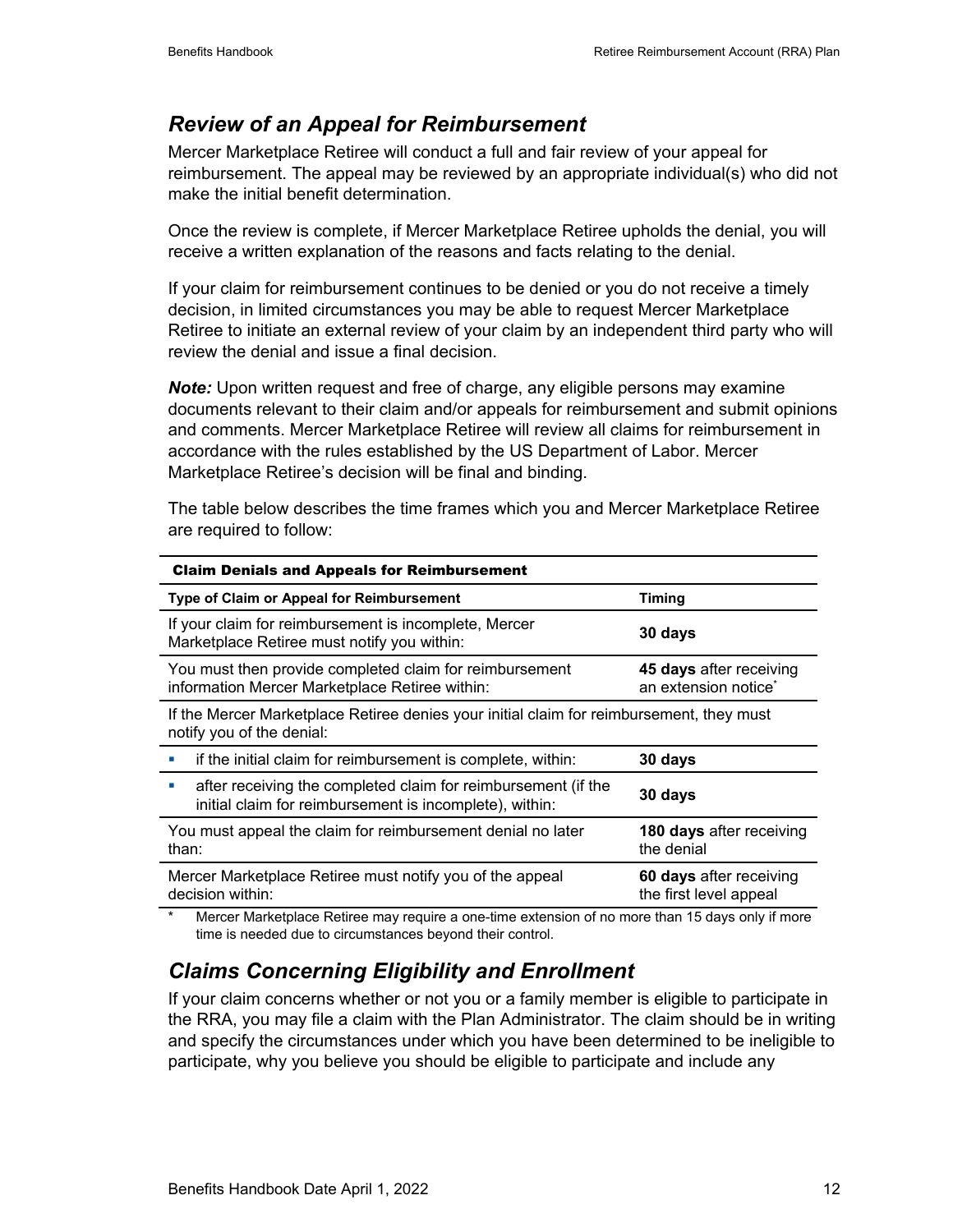mitigating factors, documents, records or other information that may be pertinent and should be sent to the Plan Administrator. You may file a written appeal of an adverse claim determination with the Plan Administrator. A written appeal of a denied claim should include all the information necessary for the original claim as well as any additional information you would like the plan to consider. Please see the *Administrative Information* section of the Benefits Handbook at https://careers.mmc.com/global/en/usbenefits for more information.

# What's Not Covered

Examples of expenses for which your RRA will not provide reimbursement generally include the following:

- Services and supplies that are not medically necessary;
- Over-the-counter (non-prescription) drugs or medications;
- Cosmetic surgery or similar procedures unless the surgery or procedure is covered by MEDICARE;
- **Expenses incurred prior to the beginning or after the end of participation in the RRA;** and
- **Reimbursements sought when your RRA has zero BENEFIT DOLLARS.**
- An RRA cannot reimburse an expense that has been (or will be) paid by another health plan or for which you take a medical expense deduction from your taxes.

# **Glossary**

#### APPROVED SPOUSE/DOMESTIC PARTNER

For the purposes of the RRA, your approved spouse or domestic partner is your spouse or domestic partner at the time you or your spouse/domestic partner begins participating in the plan. Pursuant to the terms of the RRA, a spouse and domestic partner are defined as the following:

#### *Spouse / Domestic Partner*

 You have already received a marriage license from a US state or local authority, or registered your domestic partnership with a US state or local authority.

#### *Spouse Only*

 Although not registered with a US state or local authority, your relationship constitutes a marriage under US state or local law (e.g., common law marriage or a marriage outside the US that is honored under US state or local law).

#### *Domestic Partner Only*

- Although not registered with a US state or local authority, your relationship constitutes an eligible domestic partnership. To establish that your relationship constitutes an eligible domestic partnership you and your domestic partner must:
- **be at least 18 years old**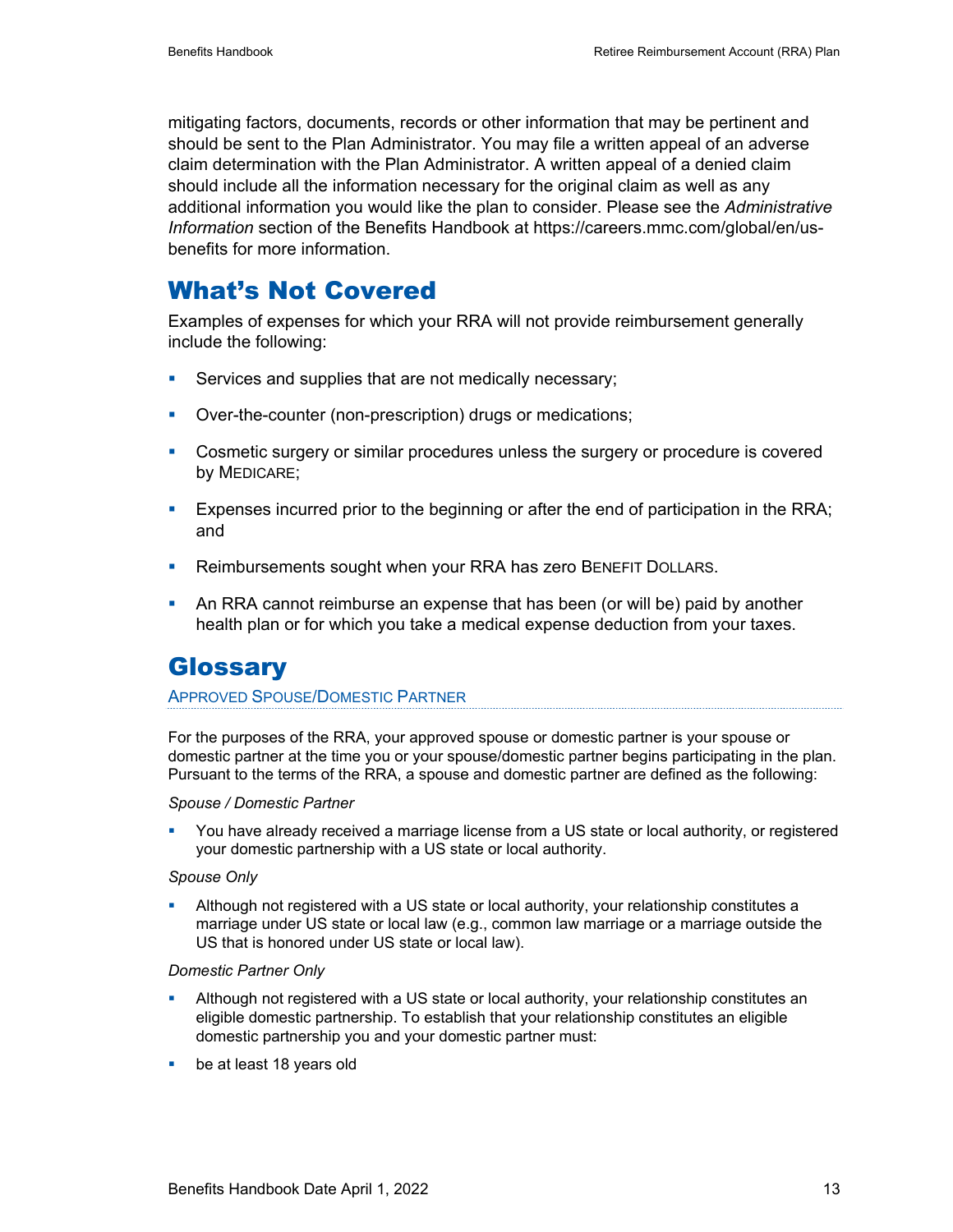- not be legally married, under federal law, to each other or anyone else or part of another domestic partnership during the previous 12 months
- currently be in an exclusive, committed relationship with each other that has existed for at least 12 months and is intended to be permanent
- currently reside together, and have resided together for at least the previous 12 months, and intend to do so permanently
- **•** have agreed to share responsibility for each other's common welfare and basic financial obligations
- not be related by blood to a degree of closeness that would prohibit marriage under applicable state law.

Marsh McLennan reserves the right to require documentary proof of your domestic partnership or marriage at any time, for the purpose of determining benefits eligibility. If requested, you must provide documents verifying the registration of your domestic partnership with a state or local authority, your cohabitation and/or mutual commitment, or a marriage license that has been approved by a state or local government authority.

#### BENEFIT DOLLARS

The amount of notional credits the Company allocates for you into the RRA for use during retirement.

#### CLAIMS ADMINISTRATOR

Provider that administers the Plan and processes Eligible Healthcare Expenses; the provider's decisions are final and binding. The Claims Administrator is Mercer Marketplace Retiree.

For further information, please reference the *Administrative Information* section of the Benefits Handbook at https://careers.mmc.com/global/en/us-benefits.

#### ELIGIBLE HEALTHCARE EXPENSES

This term generally means premiums and IRS section 213(d) expenses:

#### *Premiums*

- MEDICARE Part B Premiums;
- Medicare Part C/Medicare Advantage plus Prescription Drug (MA-PD) (MA);
- Medicare Supplement Premiums;
- Medicare Part D (prescription drug); and
- **Dental and vision premiums.**

#### *213(d) Only Eligible Healthcare Expenses*

The following list shows some of the eligible healthcare expenses that currently can be reimbursed under your RRA. The Internal Revenue Service has specific guidelines that must be followed for many of these items. These IRS rules are subject to change and what constitutes Internal Revenue Code Section 213(d) "eligible healthcare expenses" will be determined by the actual rules at the time the expense for which reimbursement is sought was incurred.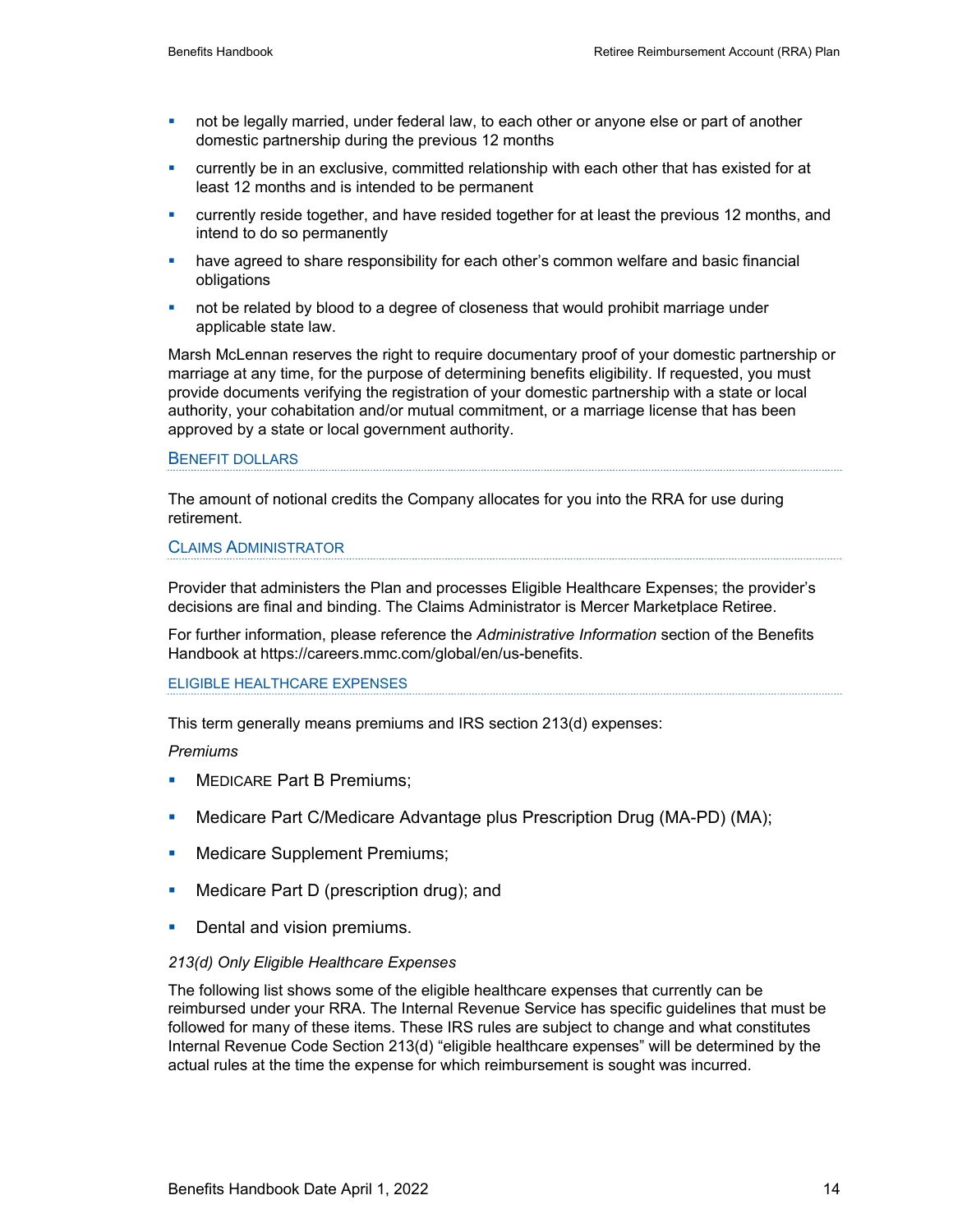For more information on how a specific benefit below is covered please call Mercer Marketplace Retiree at +1 800 553 4958.

- **acupuncture;**
- Alcoholics Anonymous including transportation costs to and from meetings;
- **amounts in excess of any health coverage limits;**
- **Braille books and magazines, the difference in cost compared to a regular printed**
- **addition:**
- **•** birth control items prescribed by your doctor;
- **EXEC** cardiac rehabilitation classes:
- Christian Science practitioners;
- **contact lens solution;**
- **EXECONTERENT CONTERENT** contact lenses, including all necessary supplies and equipment;
- **•** dental treatment (does not include dental treatment which is for cosmetic purposes such as teeth whitening);
- **dentures**;
- **diaper service needed to relieve the effects of a certain disease;**
- **difference between brand and generic prescription drugs;**
- **drug abuse treatment centers;**
- **eyeglasses**;
- **full body scans;**
- **guide dog or other animal used by a visually or hearing-impaired person;**
- **•** hearing aids and hearing aid batteries;
- **•** home construction needed for the installation of special, medically necessary equipment;
- **laser eye surgery;**
- **EXED** lead-based paint removal to prevent a child from contracting lead poisoning;
- **-** legal fees needed to authorize treatment for mental illness;
- **-** lodging while receiving medical care up to \$50 per night;
- **n** medical information plans;
- **•** modification of a car for use by a disabled dependent;
- **nursing home expenses, for medical reasons;**
- **•** optometrists/ophthalmologists;
- prescription drugs not covered under the Health Coverage;
- **•** routine eye examinations;
- **•** routine physical exams;
- **•** routine lab and x-rays performed for medical reasons;
- smoking-cessation programs. This includes prescription drugs related to the program;